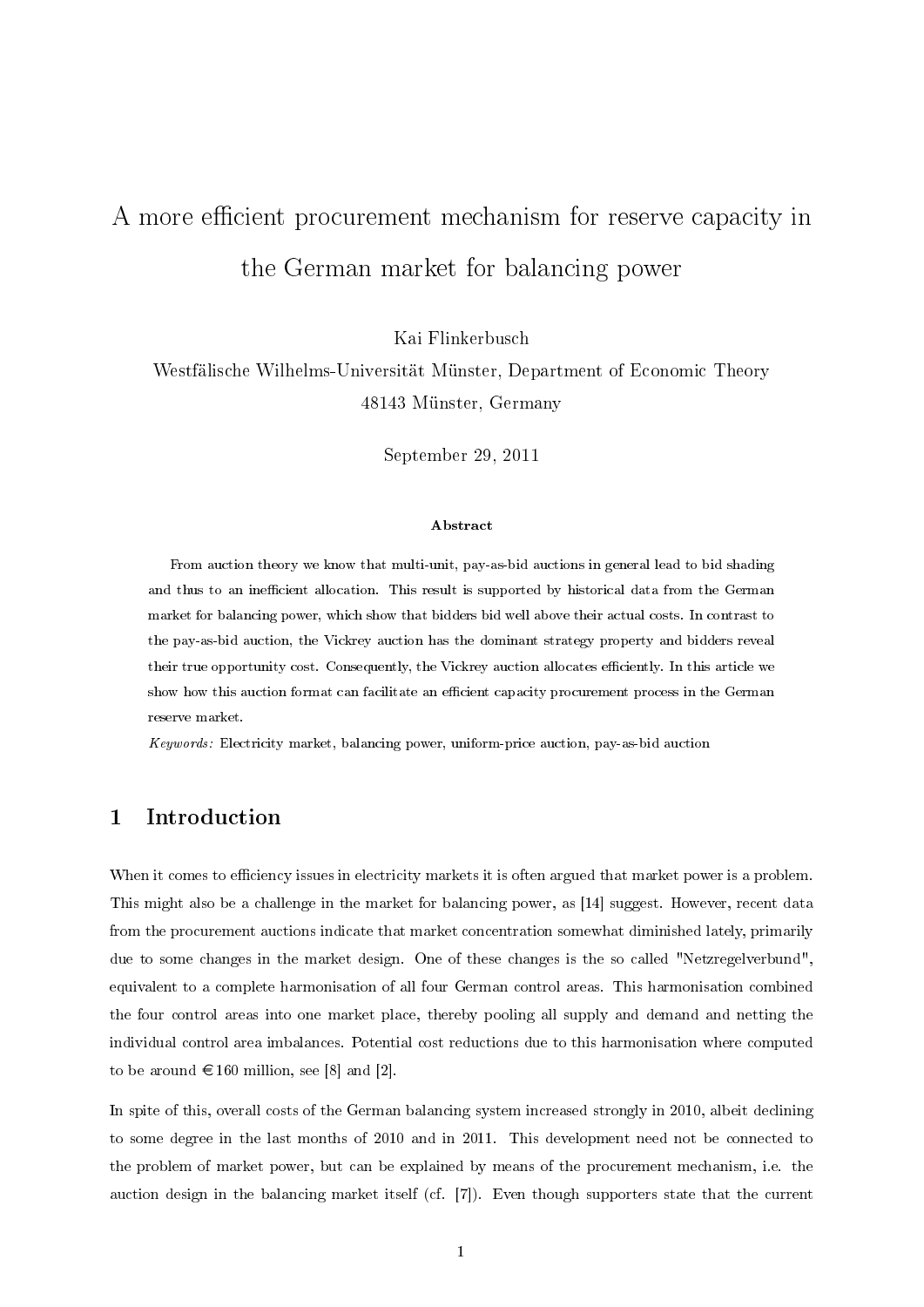discriminatory "pay-as-bid" design is favourable with respect to revenue and distributional aspects, it actually leads to strategizing, that is, suppliers submit bids above their actual costs.<sup>1</sup> What is more, the design does not adhere to a proper equilibrium, which is supported by historical data as well. Thus, the pay-as-bid design cannot guarantee that the most efficient suppliers are the winners of the procurement auctions. Additionally, resources are wasted because suppliers have to develop bidding strategies for their submitted bids.

It is often discussed in electricity markets whether to adopt a pay-as-bid or a uniform-price auction (cf. [19] or [6]). As an example, in the early 1990s Britain's energy regulator Ofgem proposed that a pay-asbid auction would be more competitive than a uniform-price auction. Friedman and Miller on the other hand stated that a uniform-price auction yields a more competitive outcome than a pay-as-bid auction (cf. [11]). This criticism is in line with [12], who also argue that the pay-as-bid auction performs worse than a uniform-price auction.

However, as we will see below, either auction format fails to allocate efficiently. This article aims at deriving a mechanism to procure reserve capacity without these inefficiencies. In the next chapter we first give some important details of the German market design and then show analytically how the current design fails to allocate correctly. The findings are supported by auction results from the recent past. In the third chapter we propose that the Vickrey auction, which in theory facilitates an efficient capacity procurement, can be implemented in the German market for balancing power. The design promises major gains in the market's performance, and as a matter of fact, there appear to be no serious disadvantages. The last chapter concludes.

# 2 The current procurement mechanism

## 2.1 The German market design

Due to the grid infrastracture and the lack of storage facilities, electricity demand must always be equal to supply. However, intraday trade closes 45 minutes before delivery, which is called "gate closure". When unanticipated events happen after gate closure, scheduled supply and demand may diverge. This is when the market for balancing power comes into play. There are three kinds of balancing power: Primary, secondary and tertiary reserve (cf. [17]). Primary reserve is fastest, tertiary is slowest. In case of a major imbalance, the slower reserves replace the faster ones subsequently in order to restore availability.

The market for balancing power is two-staged. In a first step, reserve capacity is procured. In a second step, in case of an imbalance balancing energy is delivered, based on the reserved capacity.<sup>2</sup> Capacity procurement is as follows. Transmission System Operators (TSO) tender a certain amount of reserve

<sup>1</sup> There are virtually no supporters of the pay-as-bid-auction among economists, but the format is popular among politicians nonetheless (cf. [10]). Furthermore, the German Bundesnetzagentur is to be mentioned as a supporter since it adopted the design in the first place.

<sup>2</sup> Note that the latter part, which is a matter of energy pricing, is not subject of this article.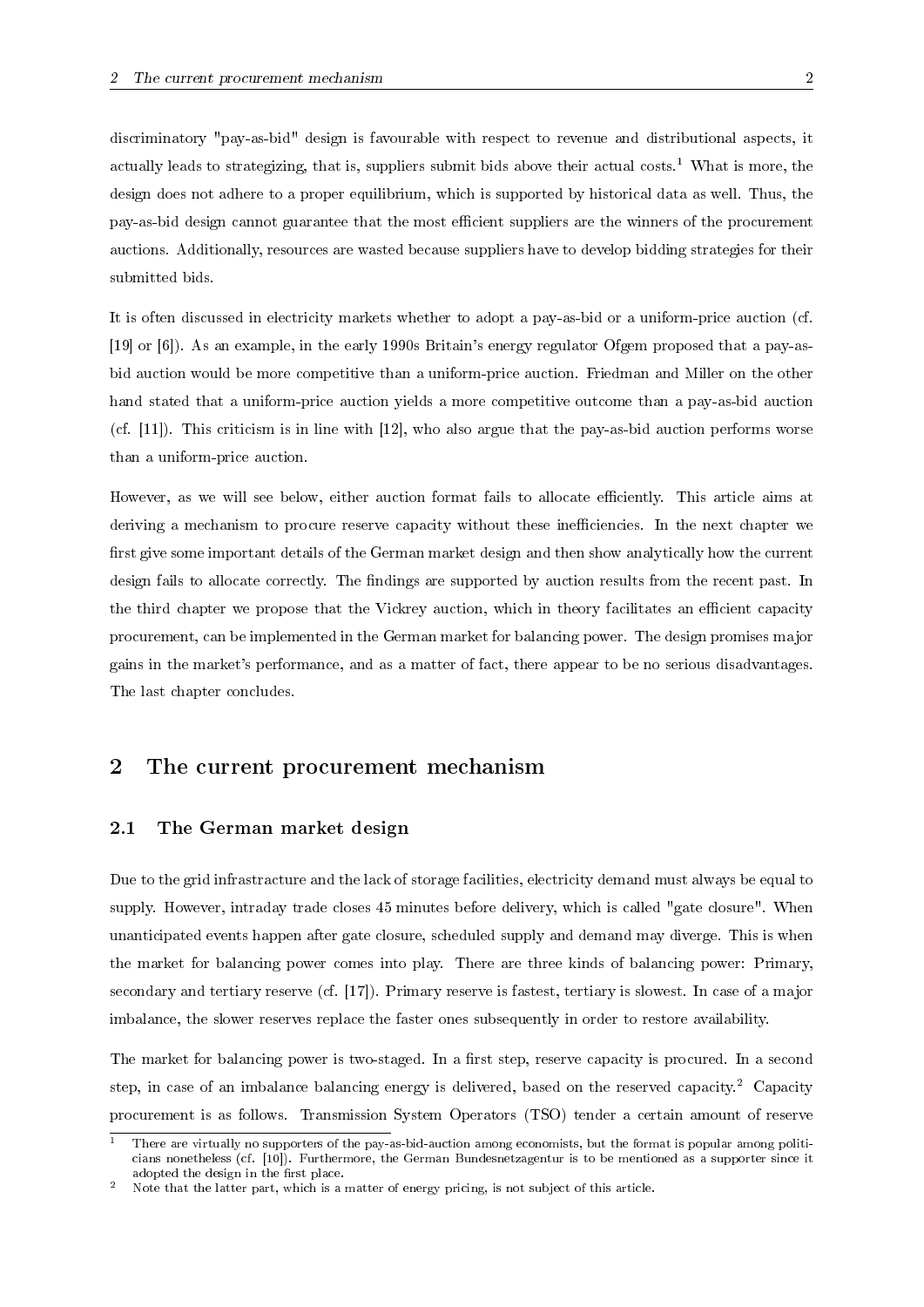capacity for which suppliers are awarded a premium for each Megawatt  $(MW)$  of capacity. Since suppliers are paid exactly their bid, we have a discriminatory or "pay-as-bid" auction. The auctions take place repeatedly. Primary and secondary reserve were auctioned monthly up to June, 2011. Since then they are auctioned on a weekly basis. Concerning primary reserve no difference is made between positive and negative energy, so there is just one weekly auction. Secondary reserve is split into four different products with the dimensions positive/negative and peak/offpeak. Tertiary reserve is auctioned daily in four-hour time slices, each for positive and negative energy, so there are 12 different products. In what follows, we focus on secondary and tertiary reserve since the market for primary reserve works rather differently. However, the procurement mechanism derived in this article possibly can also be used in the primary reserve procurement process.

When suppliers of secondary or tertiary reserve are called to deliver positive or negative energy, they are paid a premium for each produced (or saved) Megawatt-hour  $(MWh)$ . Although this is not subject of this article, it is important to keep in mind that [3] have shown that only a two part tariff, with one price for capacity and one price for energy, may lead to an efficient procurement.<sup>3</sup> However, a two part tariff alone does not guarantee the bidders' revelation of their true costs. As we will see in the following, the revelation of true costs is imperative for overall efficiency.

#### 2.2 Preliminaries

In what follows, we will first fix some notation and then show how the current pay-as-bid design is inefficient. Note that we deal with a procurement auction and not a selling auction, so instead of a standard auction we have a reverse auction with the auctioneer as the buyer and the bidders as the sellers.

In the procurement process, the TSO first specifies a demanded amount of capacity, measured in Megawatts  $(MW)$ . In the auctions for secondary and tertiary reserve, the potential suppliers, i.e. prequalified power stations or large consumers, submit bids for the amount of capacity they wish to supply. Bids have the dimension  $\epsilon / MW$  and the least increment of a bid is 1 MW. Consequently, when there are, say, 3000 MW to supply, we have 3000 identical objects. This makes the procurement process a multi-unit auction. Given that a bidder wins, he is paid exactly his bid. In short, we face a repeated multi-unit, sealed-bid, pay-as-bid, reverse auction.

Let K be the number of identical objects the TSO wants to obtain (i.e. there are K units of  $1 M W$ of capacity) and  $N$  be the number of potential suppliers. We thereby neglect the minimum bid size for simplicity:<sup>4</sup> It allows us to state that in the multi-unit auction each unit is of equal size and this size is just 1 MW. Supplier i's cost for the objects is given by the cost vector  $\mathbf{X}^i = (X_1^i, X_2^i, \ldots, X_K^i)$ .  $X_k^i$ 

This can easily be illustrated by a simple example of a bakery. Suppose some customer wants the baker to reserve half of his oven's capacity just for him. Certainly, the baker would want to be compensated for the reservation. Now when the customer actually appears in the shop and wants to buy a bread, the baker would charge him at least his marginal cost for producing the bread. Hence, we have a two part tariff with one price for capacity and one price for production.

Actually, suppliers are obliged to bid at least 15 MW for secondary and 5 MW for tertiary reserve.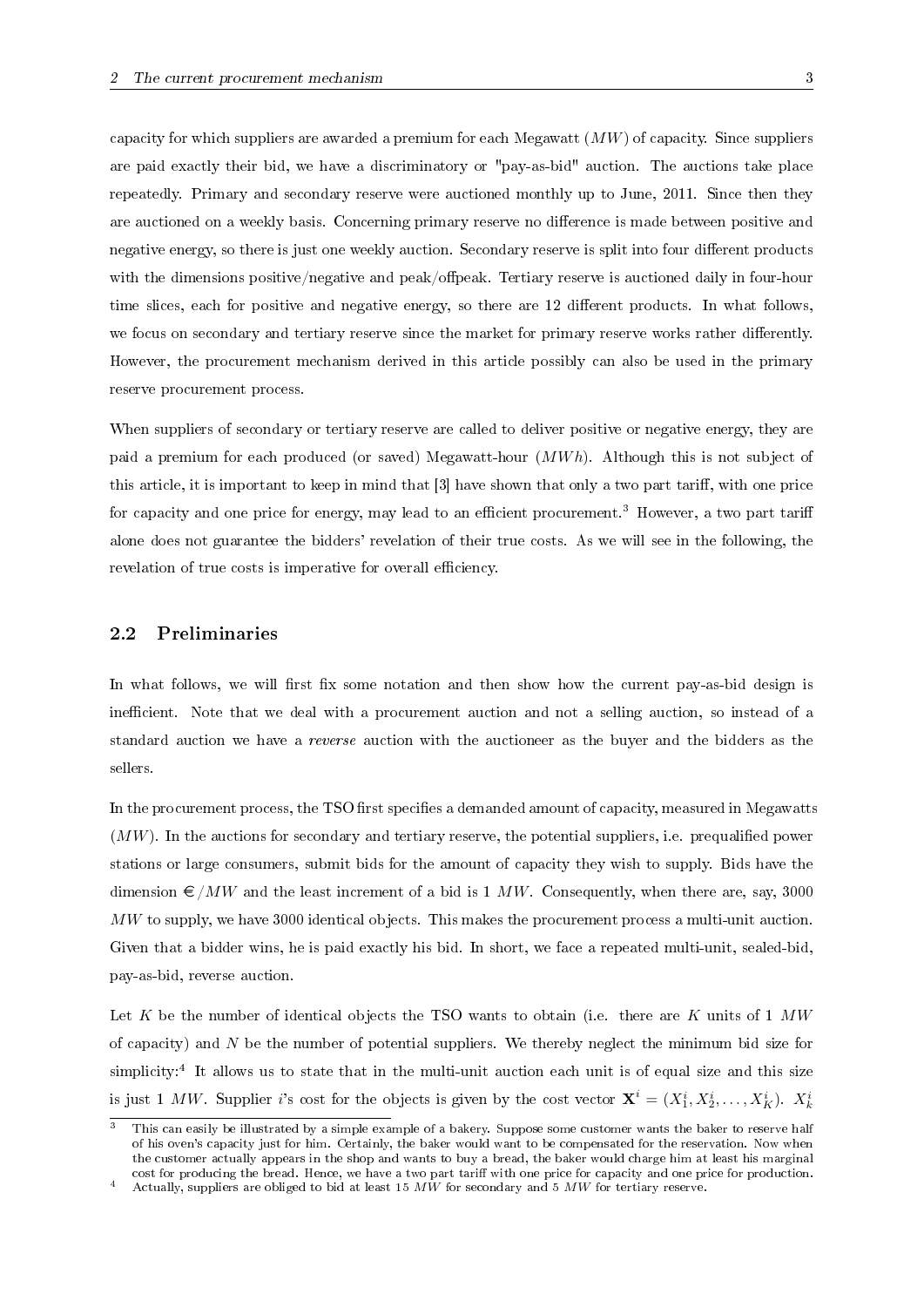denotes the marginal cost of obtaining the k'th object.

We need to make some assumptions: First, we assume bidders to be risk neutral. Risk aversion adds little insights at this point of the analysis. Second, we state that costs are increasing in the number of units obtained, so  $X_1^i \leq X_2^i \leq \cdots \leq X_K^i$ . Third, each  $\mathbf{X}^i$  is independently and identically distributed.

Note that the valuation of any good does not depend on the valuation of other goods or the valuation of other bidders. This means that goods are substitutes instead of complements and values are private instead of common. The *substitutes assumption* appears to be quite reasonable in our context, since there should be no complementarities in aquiring a certain bundle of  $MW$  of capacity; one  $MW$  of capacity is as good as the other. The *private values assumption* should briefly be contemplated: Opposing to private values, a common value affects all auction participants equally, but is unknown by the time of the auction. Concerning the market for balancing power, the market participants face the spot market as an opportunity. The day-ahead-price, which certainly contributes to the opportunity cost for reserve capacity reservation, is unknown to all suppliers by the time of the reserve procurement auction. This means that here we have a certain common value component. However, compared to futures- and OTCmarkets, the spot markets are of minor importance and we will abstract away from them for analytical convenience.

#### 2.3 The pay-as-bid auction in theory

In the pay-as-bid auction a bidder who wins  $k^i$  units receives the sum of his first  $k^i$  bids,  $b_1^i+b_2^i+\cdots+b_k^i$ . This corresponds to perfect price discrimination according to the submitted bids. Obviously, no bidder would ever bid his true costs, since this would guarantee a zero payoff. Consider a case with  $N = 3$ bidders and  $K = 5MW$  of reserve capacity to be obtained. Bidders' cost vectors are  $\mathbf{x}^1 = \{1, 3.5, 5.5\}$ ,  $\mathbf{x}^2 = \{2,3,5\}$  and  $\mathbf{x}^3 = \{1,2,4.5\}$ . Figure 1 illustrates the example. Let us – for now – assume that



Figure 1: Supply functions and aggregated supply and demand

all suppliers submit bids according to their true cost vectors, i.e.  $\mathbf{b}^i = \mathbf{x}^i$ . In this case, the five lowest bids are  $(b_1^1, b_1^3, b_1^2, b_2^3, b_2^2) = (1, 1, 2, 2, 3)$  so that bidder 1 obtains one unit, bidder 2 obtains two units and bidder 3 also obtains two units.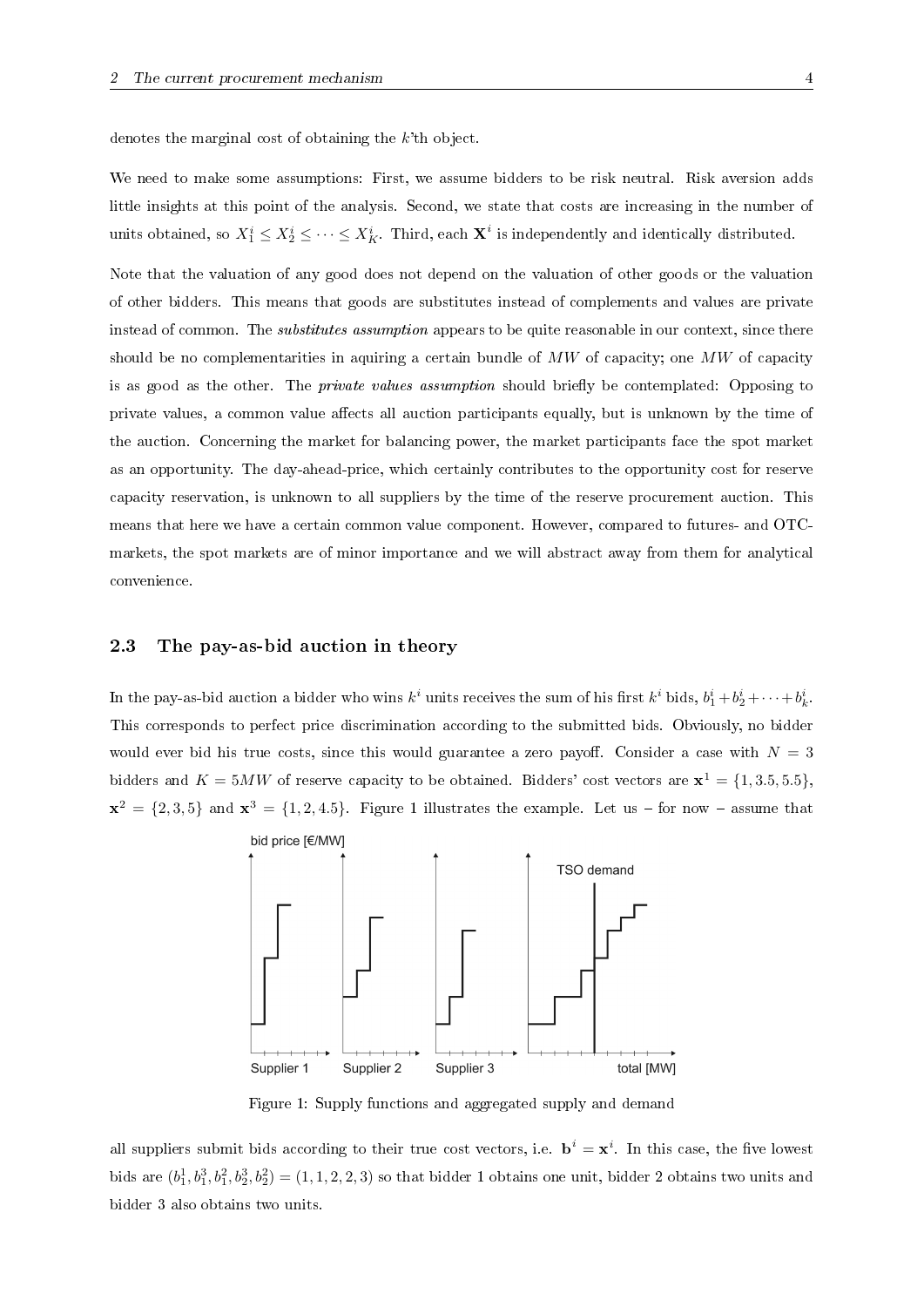Let us now establish the concept of the residual demand function facing each bidder. At any price  $p$ , the residual demand facing bidder  $i$  is equal to the total TSO-demand  $K$  less the sum of the supply of the other bidders. The residual demand curves show us how many items each bidder wins  $-$  just check where they intersect with the individual supply curves. This is illustrated in figure 2. The shaded area shows



Figure 2: Bid vectors and revenues



Figure 3: Bid vectors and revenues without uncertainty

the suppliers' revenues and, since  $\mathbf{x}^i = \mathbf{b}^i$ , producers' surplus is zero.

Deriving efficient bids when we neglect uncertainty about the other bidders' values is simple: Each bidder will just submit a bid equal to (or marginally lower than) the first declined bid for every unit that can be obtained, given that the cost of supply lies below this value. In the example, the bid vector of supplier 2 would look like  $\mathbf{b}^2 = \{3.5, 3.5, 5\}$ . The auction result without uncertainty about the suppliers' values is shown in figure 3. Note that it is not exactly clear which bidder should win how many items: there are six identical bids for five objects to obtain. The information about the true costs is inevitably lost. In the gure, bidder 2 obtains only one unit, which may be due to some arbitrary kind of tie braking rule. However, his marginal cost for the second unit would be lower than bidder 1's cost for the second unit. Whenever a bidder is awarded an item for which his cost exceed a losing bidder's cost, we face a loss of welfare.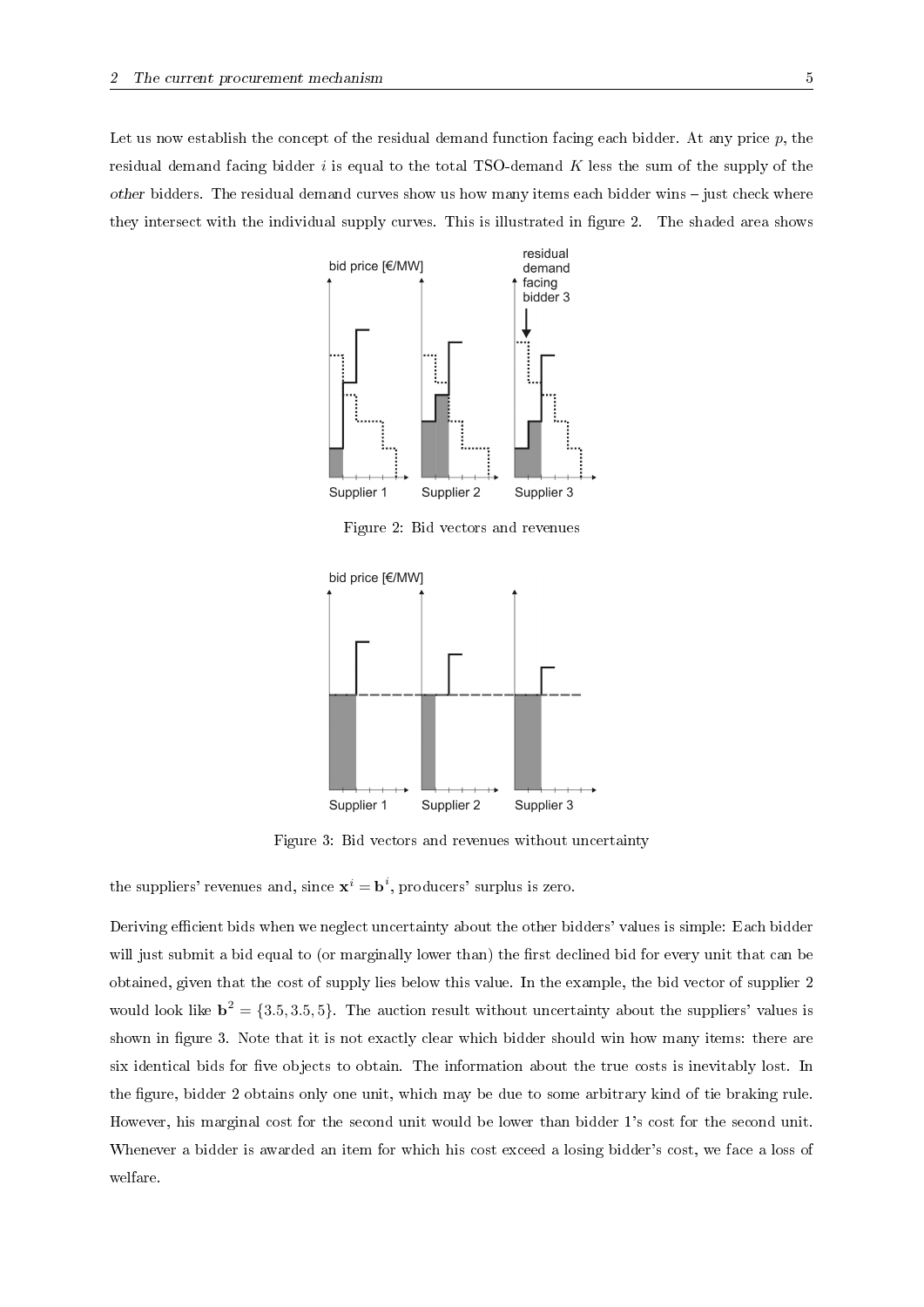Under uncertainty, the bidders' behaviour is as follows: When a bidder's high bid is lower than the lowest competing bid, he wins all items. He wins exactly one item if only his low bid beats one of the other bids, and so on. As assumed, the cost of the first obtained item is lower than that of the second one. Consequently, the submitted bid for the first item should be lower than bids on subsequent items. But here another effect comes into play: Bidders bid more aggressively on subsequent items. Bidder aggression means that submitted bids are relatively close to actual costs, or, in other words, more competitive. First of all note that a bid on, say, bidder  $i$ 's second item competes with all other bidders' bids on their first item, and the costs for these are stochastically lower than the cost for bidder i's second item. In order to increase the probability of winning additional units  $-$  and thereby earning a positive payoff  $-$  the bidder's aggression increases with each bid on an additional unit. So the premium on bidder i's bid for the second item will be lower than that on the first item. The premium on the third item will be even lower. When this effect is strong, bidders submit flat supply curves.<sup>5</sup> Even if marginal costs increase sharply (say, because the plant approaches its maximum capacity) and bidders submit increasing supply curves, aggression increases with subsequent items, implying that bid curves are less steep than actual cost curves. This, however, implies a positive probability that an aggressive bid (on an item with high marginal cost and thus a comparably low economic value) crowds a less aggressive bid (on an item with a high value) out of the aggregated supply function.

To continue the example, suppose that the bidders do not report truthfully, but instead bid aggressively. Hence, they bid lower on subsequent items in order to increase their probability of winning. This case is shown in figure 4. Actual costs are already known from figures 1 and 2 and are represented by the solid grey lines. The solid black lines indicate the submitted bid curves. As we can see, bid premiums decrease. The dashed lines show the residual demand functions according to the submitted bids. As we know from the beginning of the example, bidders 2 and 3 should win two items, and bidder 1 only one item. With aggressive bidding, however, we observe a different result. In the example, bidder 3 wins three items, and bidder two wins only one item. This is because bidder 3's bid on his third item is much more aggressive than bidder 2's bid on his second item. This item, which would cause lower cost, is crowded out. The source of this loss of welfare lies in the mechanics of the discriminatory auction, just as described above: bidders shade their bids and thus the auction cannot guarantee an efficient allocation.

### 2.4 Some historical observations

We can now have a look at real world data and see how the actual market performed in the past. Figure 5 shows some auction results for positive secondary balancing power in peak time from May, 2010 to April, 2011. The submitted demand rates are arranged in increasing order and weighted with their bid size so that we see the demand rate supply functions for each auction. Rejected bids are represented by the black part of each curve.

Unfortunately, information about the bidders' identities is not made public, so we can only guess at the

 $5$  A formal derivation can be found in [5].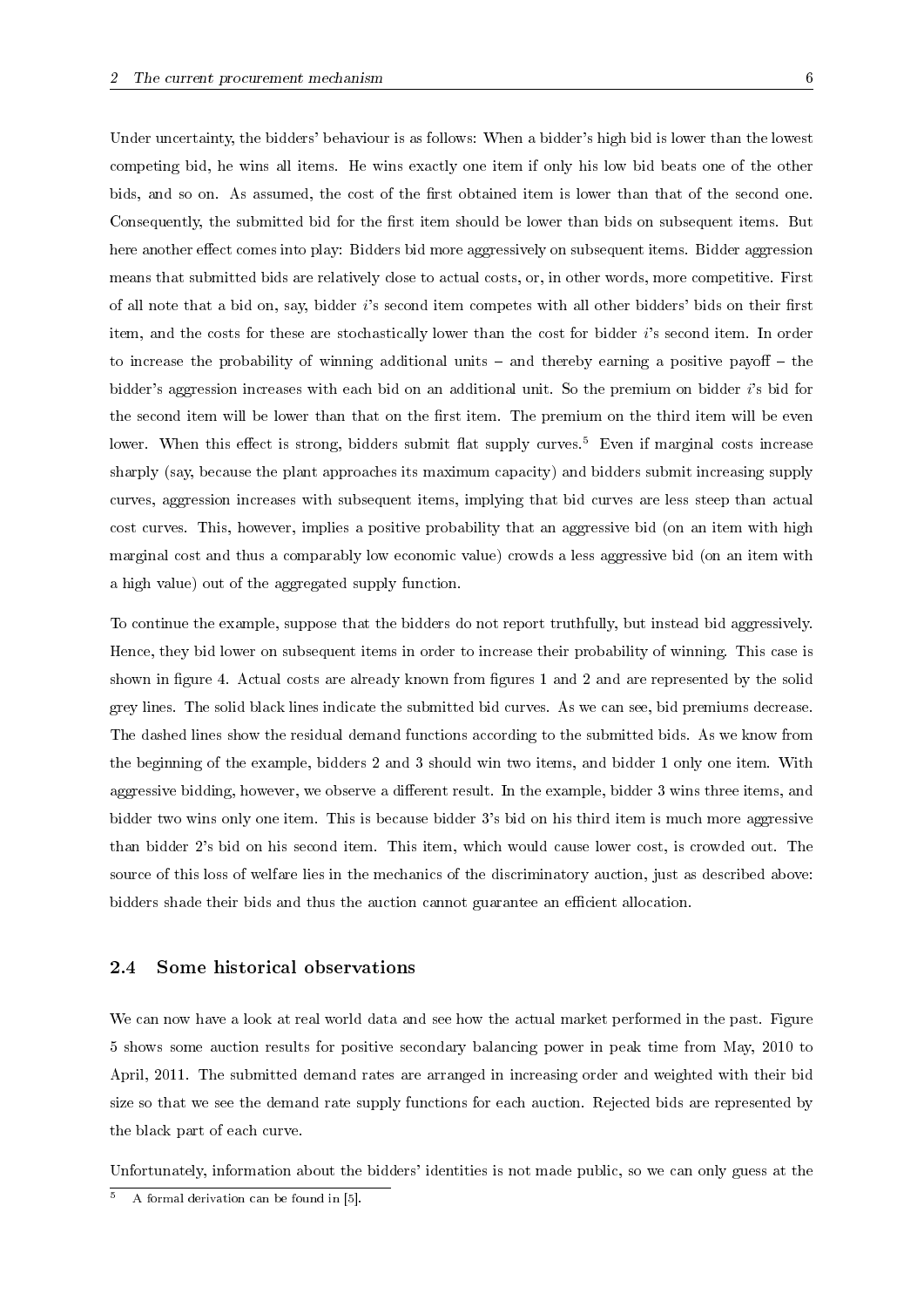

Figure 4: Welfare loss with aggressive bidding



Figure 5: Demand rates for secondary balancing power in  $\lfloor \epsilon / \text{MWh/h} \rfloor$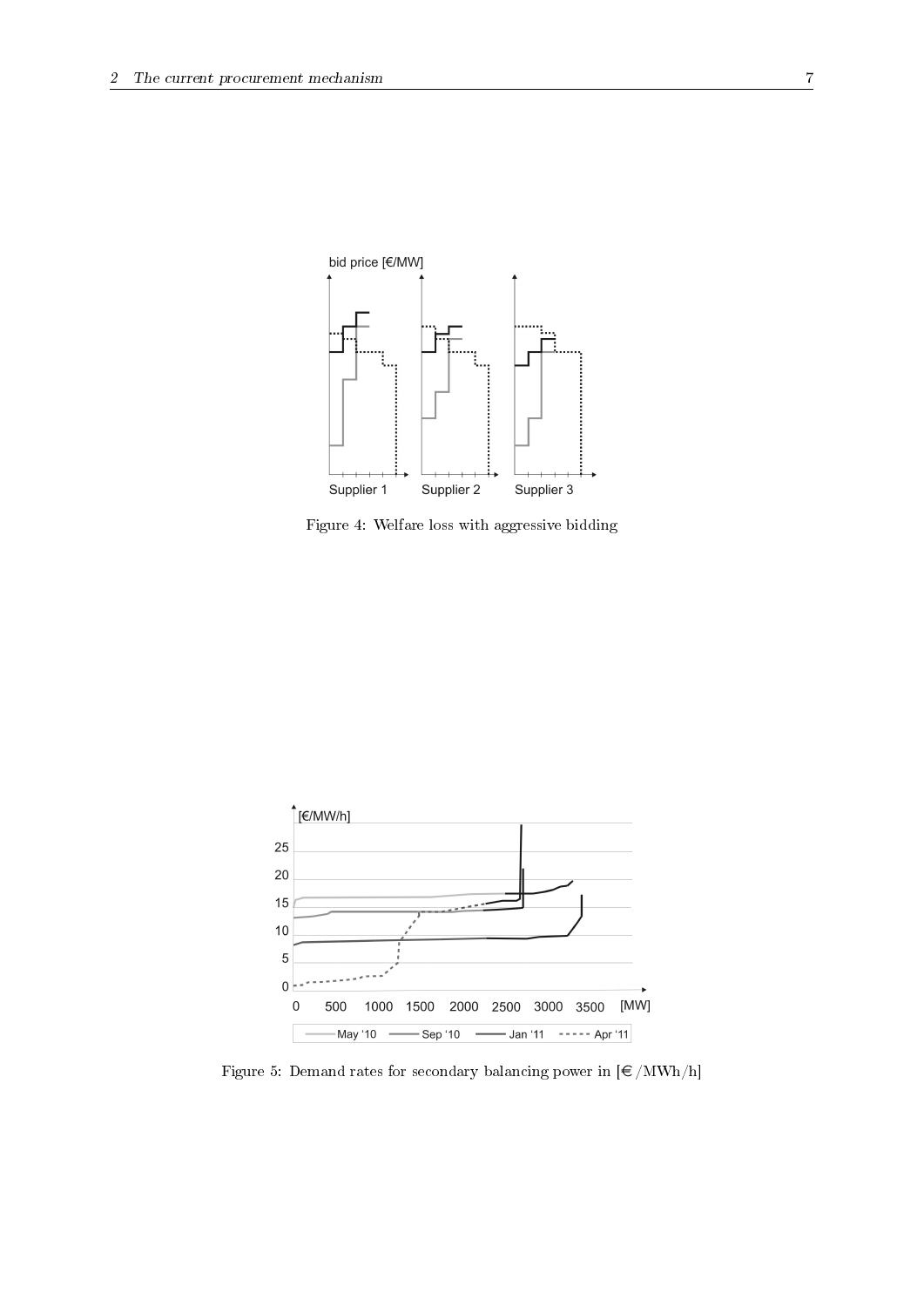

Figure 6: Demand rates for tertiary balancing power in  $\epsilon / MWh/h$ 

bidders' strategies. Consequently, aggressive bidding is not clearly observable. Considering the first three depicted auctions, two aspects stand out. First, the supply functions are nearly flat, at least the accepted parts. This indicates that either the bidders anticipate the marginal bid quite well (which we would expect when there is no uncertainty), or they indeed bid very aggressively (which would be rational when bidders are uncertain). Since both effects lead to the same result, i.e. a flat supply curve, both effects imply the same kind of inefficiency. The auction cannot guarantee that the most efficient suppliers win. Second, one can clearly see that the submitted bids decreased over time. Assuming that the bidders' costs did not change substantially within eight months, we might infer that bids were too high in the early auctions. If it went on this way we could state in line with [16] that with each repetition, the auction approaches an efficient equilibrium.

However, in April 2011 the auction result looks completely different. First, the bid curve is steep. Second, the low bids are lower than those of January's auction and the high bids are higher than January's auction. Before we try to explain this observation, we have a look at some exemplary auctions for tertiary reserve. Actually, as we can see in figure 6, these offer quite a similar result.

What we see here are auction results for negative tertiary balancing power (20-24hrs, first monday in each month). Here, the outlier is January's auction. A possible explanation is new-year holidays. Similar to April's auction in gure 5, the inframarginal suppliers did not manage to submit bids equivalent to the marginal bid.

Why do we observe these outliers? It is unlikely that marginal costs changed considerably within a few months. Moreover, because of the limited number of eligible suppliers and the ambitious prequalication process, it can be ruled out that we face completely different bidders from one auction to the other.<sup>6</sup> Consequently, when we assume that costs and suppliers of secondary and tertiary reserve did not change considerably within the depicted period on the one hand, but on the other hand submitted bids did change, it becomes obvious that market participants submit bids not according to their true costs. Additionally, we can point out that the inframarginal bidders lost a lot of money since they did not anticipate the

<sup>6</sup> As of June, 6, 2011, there were eleven prequalied suppliers of secondary reserve and 28 suppliers of tertiary reserve (cf. [17]).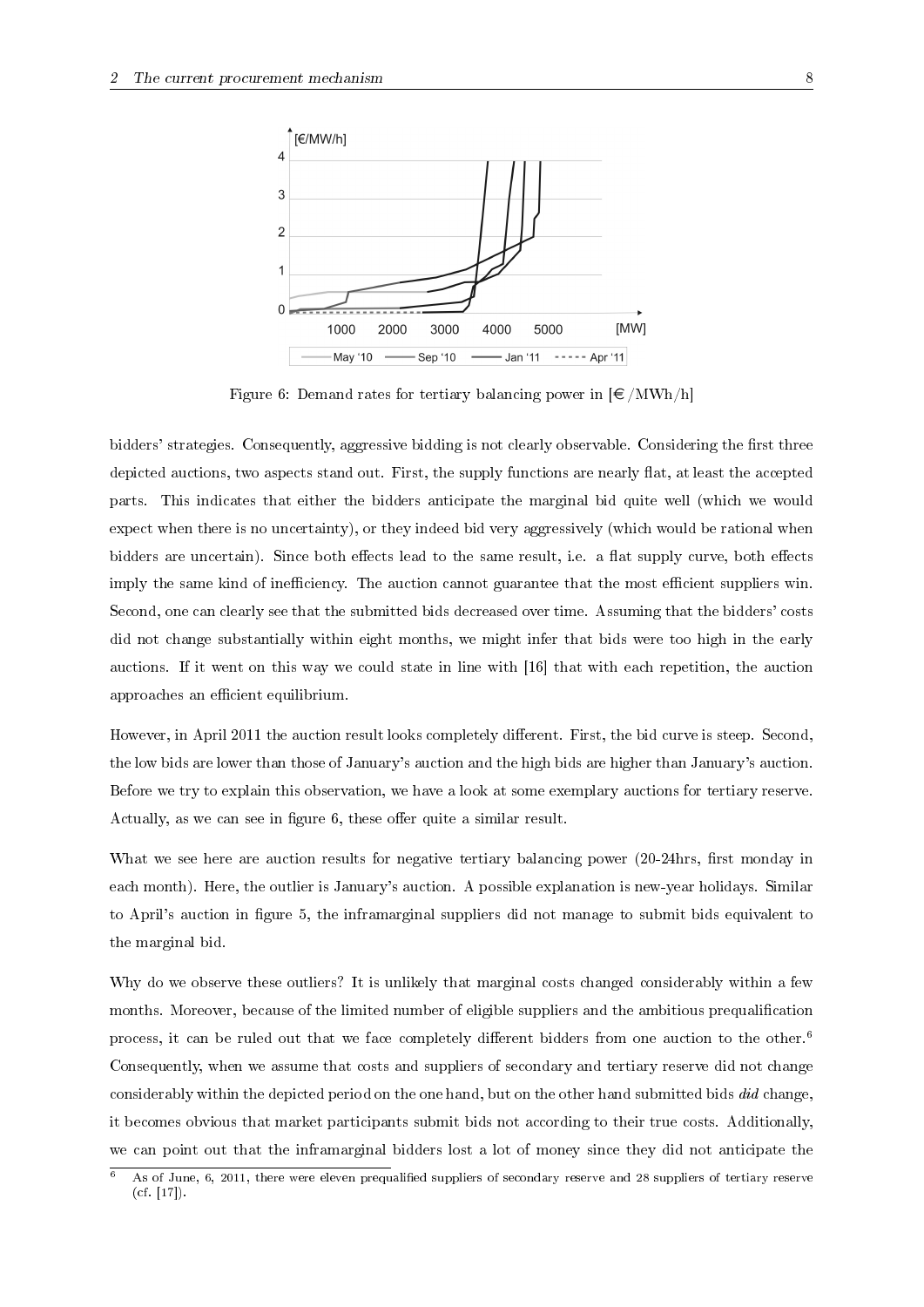marginal bid correctly. This is unfortunate for the bidders, and here is one major downside of the payas-bid auction: Bidders need to get information about other bidders' strategies, asses historical data, and build expectations about future developments for each of their bids in every single auction (cf. [1]). In this way, transaction costs are wasted. It should not be the business of a supplier of balancing power to become a specialist in strategic bidding.

In the introduction we stated that some say the discriminatory auction may be favorable with respect to distributional aspects since a bidder just receives his own bid. However, bid shading means that bids actually lie anywhere above actual costs, so no one can guarantee that successful bidders get less revenue in a pay-as-bid auction than in any other auction format.

In light of this, we conclude that the pay-as-bid design in the German market for balancing power is inefficient. We need to think about a design that facilitates true cost revelation and is more convenient for the market participants.

## 3 A more efficient mechanism for capacity procurement

In order to establish a suitable procurement mechanism, we have to be aware of the requirements in the specific market environment. First, from  $\lceil 3 \rceil$  we know that only a two-part-tariff is suitable for balancing power procurement, so we need to keep separate rates for capacity availability and energy delivery. Since pricing energy delivery lies not in the scope of this paper, we focus only on capacity procurement. What we want to achieve is a mechanism with the so called *dominant strategy property*: We need a mechanism where it is the dominant strategy to reveal true values. As we will see, the only aspect of the procurement process that needs adjustment is the payment rule, i.e. the determination how much is paid to the winning bidders. The payment rule is the only factor that determines whether bidders bid strategically or if they report truthfully.

An additional aspect is convenience: Because of the daily/weekly frequency of the procurement process, it should be as convenient as possible. This point is easiliy captured by a sealed bid auction. Since this is already featured by the current design, no adjustments are necessary in this point.

### 3.1 The uniform-price auction

The first auction format that comes to mind is the uniform-price auction, where every winning bidder receives the first declined bid. From single-unit auctions we know that the second-price auction yields an efficient outcome, with each bidder submitting bids corresponding to his actual value (cf. [18]). Yet, it is also common knowledge that this design is not efficient in a multi-unit format (cf.  $[4]$  or  $[13]$ ). Let us briefly sum up why this is indeed so.

Note that bids may never be lower than marginal costs, since this either results in a loss or does not make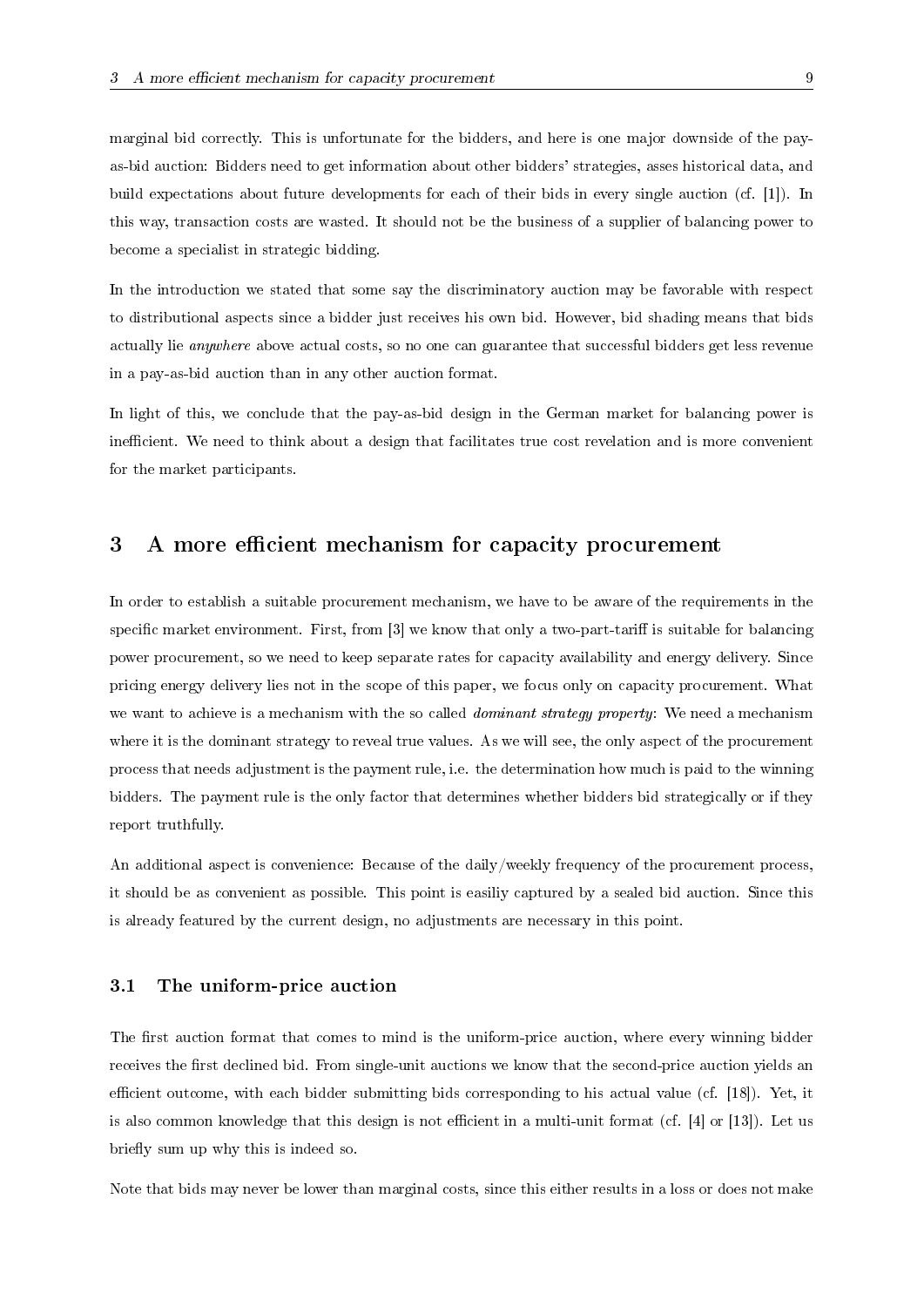any difference. However, the bid on the first unit must correspond to its cost, because if  $x_1^i < p < b_1^i$ then bidder *i* does not win any unit, but decreasing his bid to  $x_1^i$  would result in winning one unit at a profitable price. In all other cases, shading the bid for the first unit does not make a difference, so by shading (or "demand reduction") there is nothing to win. Yet, there is an incentive for demand reduction on all other units. That is, for all units except the first one, raising one's bid has two effects: First, the probability of winning the, say, second object, decreases. The second effect is that increasing the bid on the second unit raises the expected payment on the first unit, even though it does not affect the chance of winning it. This is because the second bid may be the first losing bid and thus determine the price paid for the first unit. So a bidder's own bids may determine the amount he receives. It can be shown that there is an unambiguous incentive for bid shading for all items other than the first one (see [13]). Consequently, the uniform price auction is also inefficient.<sup>7</sup>

## 3.2 The Vickrey auction

By contrast, an auction format that actually can allocate efficiently is the multi-unit Vickrey (1961) auction or, more generally, the Vickrey-Clark-Groves mechanism.<sup>8</sup> Curiously, it is hardly used in practice. This may be due to its complexity or because it requires some crucial assumptions in order to function properly. In this section we will briefly explain the mechanism and check whether the format can be put to work in the balancing power market.

First, recall the concept of the residual demand function from section 2.3. This function displays the TSO-demand facing bidder i less the supply of all other bidders at a given price. We denote  $c^{-i}$  the vector of the competing bids facing bidder  $i$ . These are the bids on the residual demand function that lie above bidder i's supply function. The competing bids can be considered as those bids that would have had success if bidder i were not present in the auction. Define  $c_1^{-i}$  as the highest of the competing bids,  $c_2^{-i}$  as the second highest, and so on. The determination of the winning bids in the Vickrey auction is the same as in the pay-as-bid or the uniform-price auction: To win one unit, bidder i's lowest bid must defeat the highest of the competing bids. To win two units, he must defeat the two highest competing bids. The difference concerns the pricing rule: For the first unit, a bidder receives the highest competing bid. For the second unit, he receives the second highest bid, and so on. The amount he gets is  $\sum_{k=1}^{k^i} c_k^{-i}$ . Bidder *i* just receives the "area" lying under his residual demand function. In other words, each bidder is paid an amount equal to the externality he exerts on the auction. Thus, a bidder is never paid his own bids and it is a weakly dominant strategy to report truthfully. As an example, suppose bidder i increases his bid on a certain item n to  $b_n^i > x_n^i$ , and still wins it. In this case, he is still paid the other bidders' competing bid  $c_n^{-i}$  and his revenue is  $c_n^{-i} - x_n^i$ . If, however, he loses the item because of his increased bid, he loses revenues according to  $c_n^{-i} - x_n^i$ . Note that his revenues are never affected by his own bids.

<sup>7</sup> In spite of this, there has been a debate in Germany and other countries whether to opt for a pay-as-bid auction or for some sort of uniform-price auction (cf. [12]). With respect to the German reserve market's procurement auction we can point out that neither should be adopted.

<sup>8</sup> The VCG mechanism is a generalisation of the Vickrey auction for the case that goods may be complements. Since we assume goods to be substitutes, both mechanisms are identical.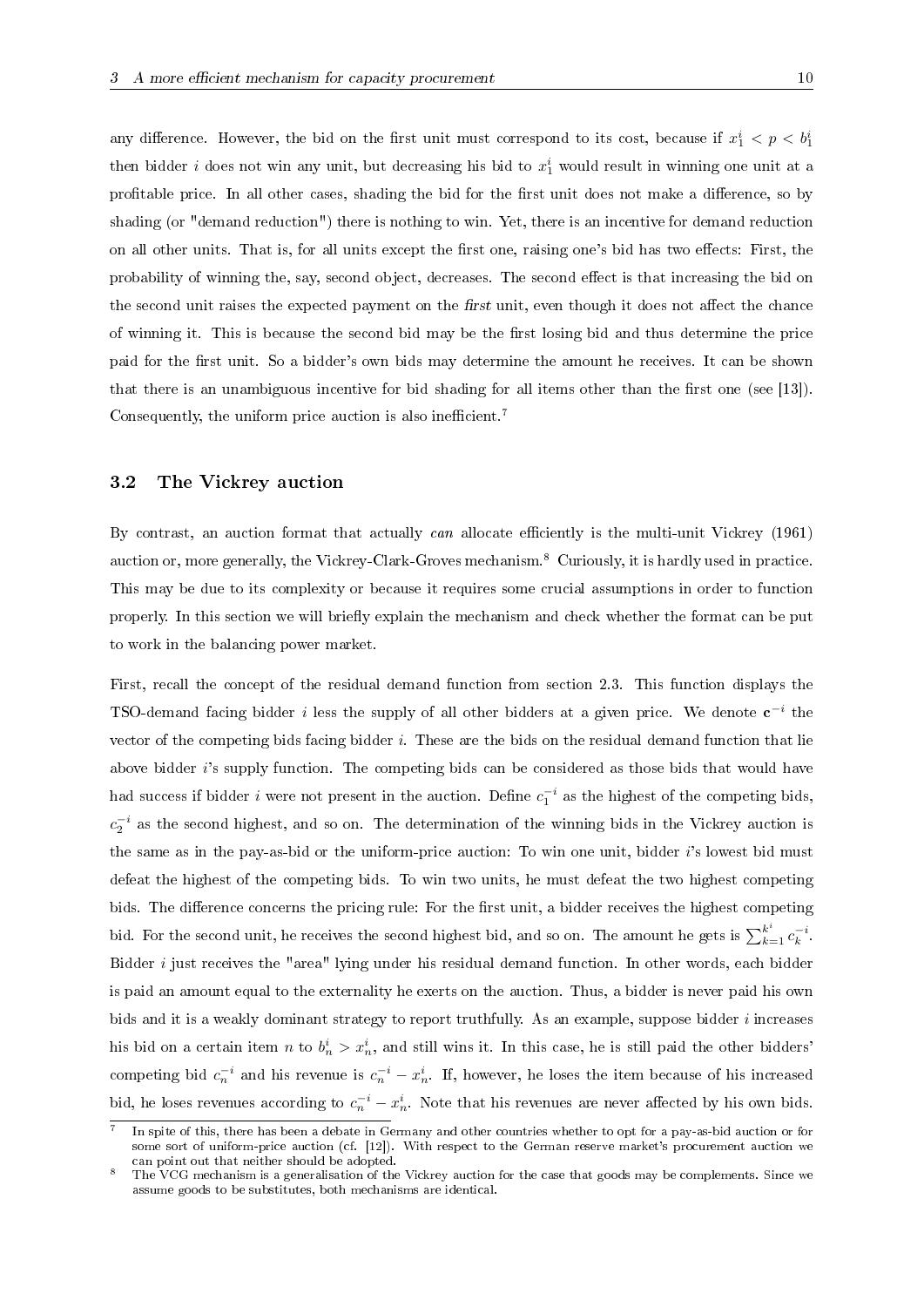

Figure 7: Bids and revenues in the Vickrey auction

Consequently, we always have  $\mathbf{b}^i = \mathbf{x}^i$ . This also holds if bidders are not symmetric (cf. [13], p. 181-182).

Since all bidders receive different payments, a crucial aspect to ensure an efficient outcome is that there is no trading in the aftermarket. This means bidders have to maintain unique bidding identities, and all items they win are tied to their identity. If bidders were allowed to trade their items, strategic bidding would be possible. A bidder could submit a huge amount of bids, win a lot of items, and resell them to the other suppliers. But since suppliers maintain unique identities in the current design, this is not a problem in our context.

Considering our example, we can now neglect strategic bids and focus on true values. These are depicted in figure 7 together with the resulting revenues. One can see clearly that the five lowest bids win the auction, and no bidder is paid his own bid, so bid shading cannot yield any profits.

Let us briefly summarize the advantages of the Vickrey-auction. First, it inherits the dominant strategy property. This means that, for one, there are no costs for strategizing. More precisely, bidders need not guess at the other bidders' values or strategies and need not contemplate about their own strategy. But most importantly, the auction allocates efficiently. Thus, [9] argue that the Vickrey-Clark-Groves-mechanism is the unique direct mechanism with dominant strategies, efficient outcomes, and zero payments by losing bidders. A second virtue is that the mechanism still works when the auctioneer imposes restrictions, e.g. the TSO might want to procure more capacity than is technically needed or it can limit the amount procured from a certain supplier. For example, in order to work properly the number of rejected bids must be at least as large as the winning bids of the biggest supplier. In a Vickrey auction, the TSO can impose a restriction that there are bids for, say, 130% of the quantity to be procured. Lastly, the revenue equivalence theorem holds. Actually, there is no other mechanism that allocates efficiently and is less costly to the TSOs than the Vickrey auction (cf. [1]).

Critics of the Vickrey auction often argue that the format leads to inequitable or unjust payments. The argument is that those who have the lowest marginal cost receive the largest payments, which raises distributive issues. This accusation is pointless in our context. A supplier just receives those bids that were rejected because of him. That is, he is paid the opportunity cost he induces to the auction. Each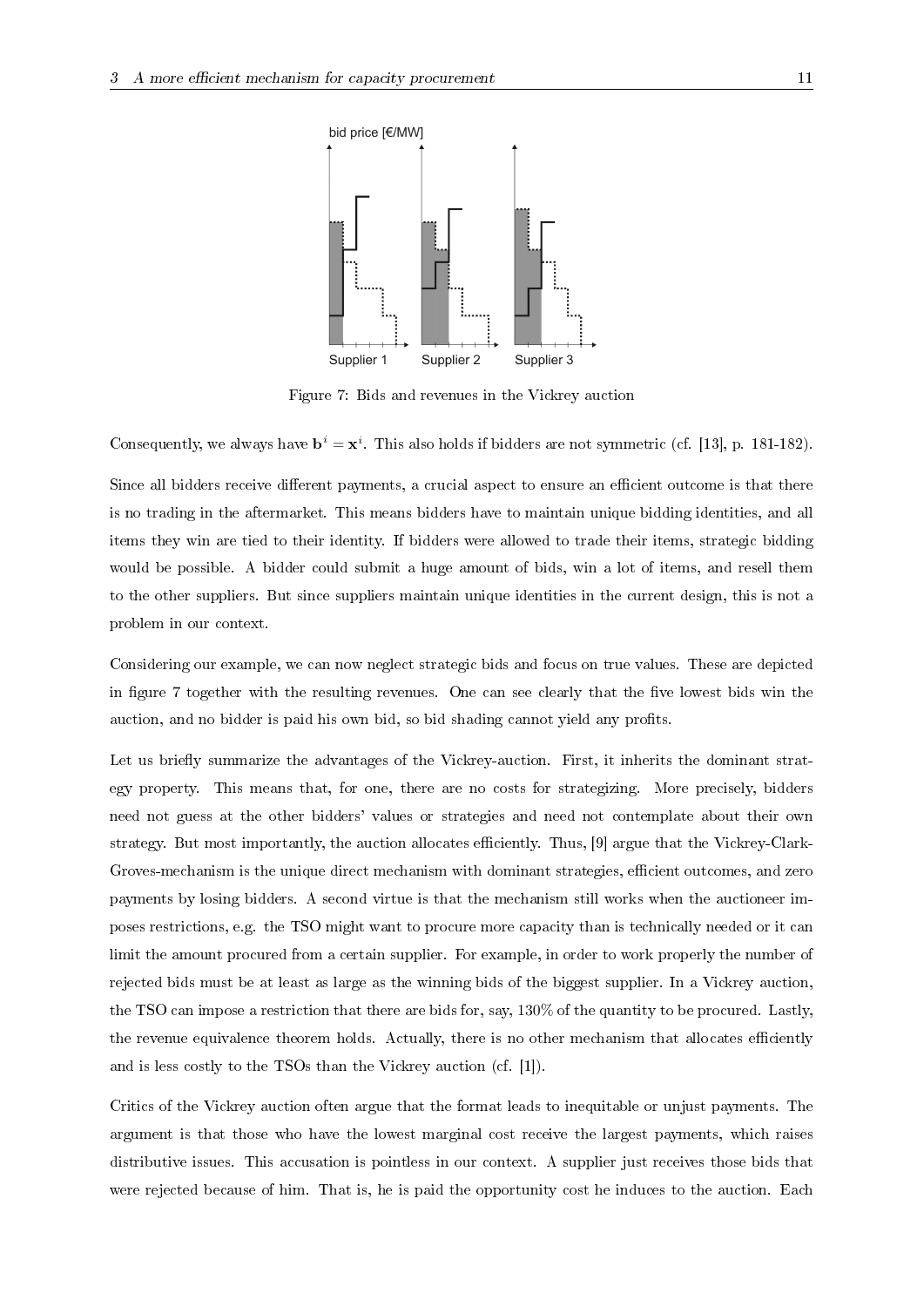unit is awarded the cost that would have materialized if the bidder were not present. To put it differently, the revenues of a bidder reflect the savings caused by his participation. Large suppliers may thus get greater payments because they crowd out a larger amount of bids, and some of these may be quite high. However, if such a large supplier were not present in the auction, those high bids would have won the auction and even higher payments would have been to be made. Consider a case were a supplier is that large that the highest rejected bids are extremely high (like in the rejected parts of the figures in section 2.4). Certainly, such a pivotal supplier would receive an extreme payment. However, a pivotal supplier could submit extremely high bids in the present design, too, and win at least some items at those high prices. Since we do not observe such behaviour, we suggest that there may not be such a pivotal supplier.

Another possible downside may be the vulnerability to collusion, especially because we face a repeated auction. This is not a particular problem of the Vickrey auction. Actually, collusion can be curtailed by means of information disclosure. A repeated auction works the better, the more information is kept secret (cf. [15]). This stands against transparency, but a high level of privacy may improve the auction's performance. When suppliers are incentivized to reveal true costs, they might be reluctant to do so when they are aware that all data is published. If, however, no information is disclosed at all, no supplier has to fear that his bids are used against him. The TSO's certainly should be very careful as to the information they disclose.<sup>9</sup>

# 4 Conclusion and future prospects

In this article we have shown some major downsides of the current pay-as-bid procurement design. With the famous and, unfortunately, rarely used Vickrey auction, an efficient design is at hand. Implementing the mechansism should be easy  $-$  in fact, most parts of the procurement process may be kept the way they presently are: Eligible suppliers use their unique identities to submit supply curves, i.e. in the sealed bid auction they specify how much  $\epsilon$  per MW of capacity they demand. The TSO will then aggregate all supply curves, calculate the market clearing price, and deem all inframarginal bids as winning bids. The property that suppliers maintain unique identities in the reserve market is crucial to the functioning of the Vickrey auction. If there would be OTC trading, like in most electricity markets, the efficiency of the Vickrey mechanism would be underminded. The difference to the present procurement design is the payment rule. Every winning bidder receives the price of the bid that was rejected because of his bid. This point changes the procurement process from an inefficient one with strategizing bidders to an efficient one.

Due to the electricity market's complexity some additional aspects should be kept in mind. For example, strategic opportunities arise from the sequential clearing of the markets. Each market affects the opportunity cost of the suppliers. If some markets work worse than others, the whole sequence of markets

<sup>9</sup> Other possible drawbacks of the Vickrey auction like non-monotinicity in the number of bidders, the use of multiple bidding identities etc. are only a problem when goods are complements instead of substitutes. As we have ruled out the possibility of interdependent values, these are no issues in this analysis.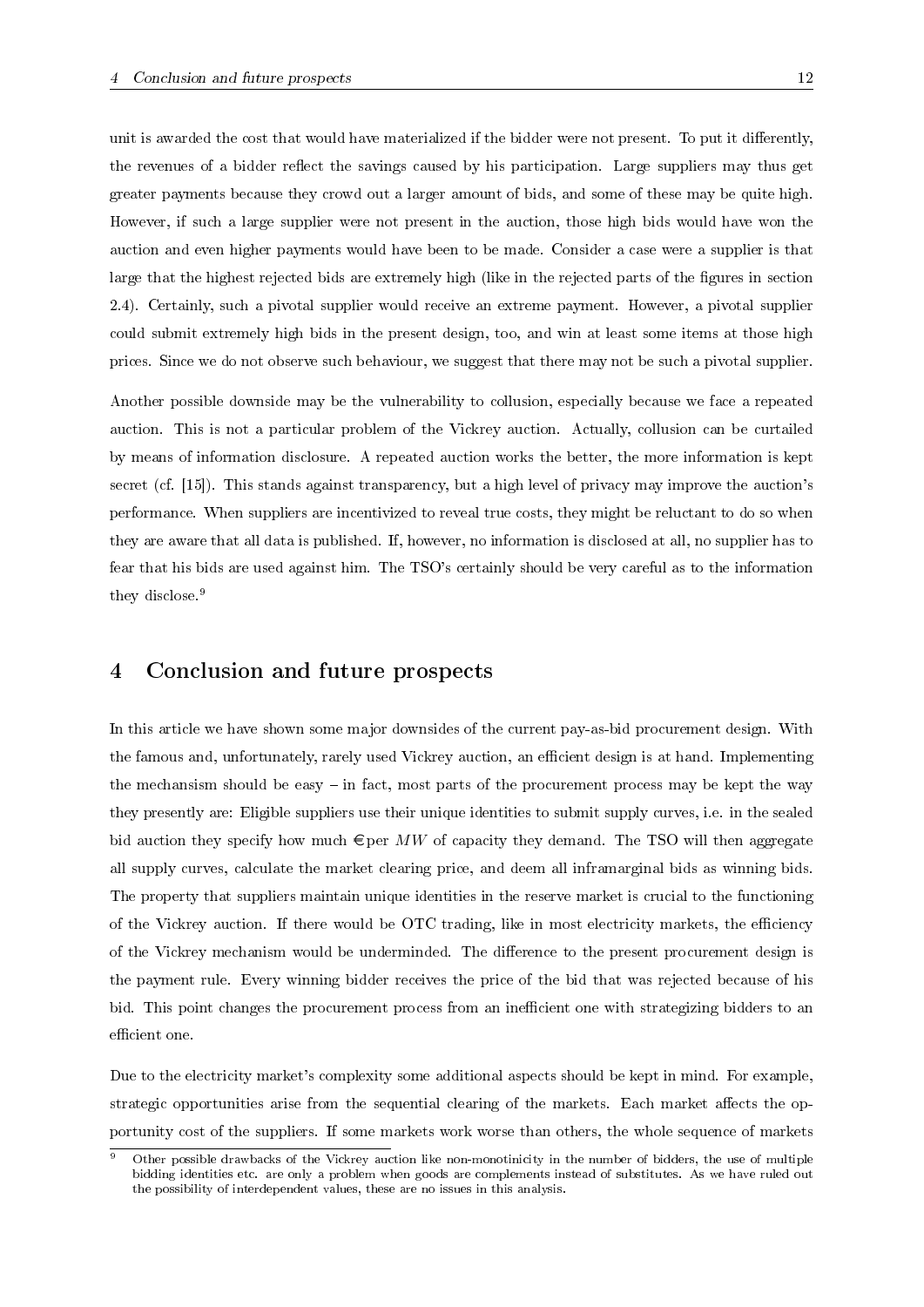is impaired. A task of future research denitely is to design a market such that the whole sequence of markets can work as good as possible. Here is a point to begin with: In this article we just dealt with the question how to procure reserve capacity efficiently. We did not think about how to pay for actual production of balancing energy. In the current regime, this, too, is pay-as-bid. Future research should address the question whether to keep it this way, or to adopt a uniform-price format as in the spot market.

# References

- [1] L.M. Ausubel and P.R. Milgrom. *Combinatorial Auctions*, chapter 1, pages 17–41. MIT Press, 2006.
- [2] Bundesnetzagentur. Bundesnetzagentur ordnet Netzregelverbund für die deutschen Stromnetze an. Press Release, March 2010.
- [3] H. Chao and R. Wilson. Multi-Dimensional Procurement Auctions for Power Reserves: Incentive-Compatible Evaluation and Settlement Rules. Journal of Regulatory Economics,  $22(2):161-183$ , 2002.
- [4] R. Engelbrecht-Wiggans and C.M. Kahn. Multi-unit auctions with uniform prices. Economic Theory, 12(2):227258, 1998.
- [5] R. Engelbrecht-Wiggans and C.M. Kahn. Multi-unit pay-your-bid auctions with variable awards. Games and Economic Behavior,  $23(1):25-42$ , 1998.
- [6] N. Fabra, N.H. von der Fehr, and D. Harbord. Designing electricity auctions: uniform, discriminatory and vickrey. preprint, 2002.
- [7] K. Flinkerbusch. Der Markt für Sekundärregelenergie Eine Bewertung des Regelenergieeinsatzes im Rahmen des Netzregelverbundes. Zeitschrift für Energiewirtschaft, pages 1–9, 2011.
- [8] K. Flinkerbusch and M. Heuterkes. Cost reduction potentials in the German market for balancing power. *Energy Policy*,  $38(8)$ :4712-4718, 2010.
- $[9]$  J.R. Green and J.J. Laffont. Incentives in public decision-making studies in public economics. North-Holland Publishing Company, 1979.
- [10] V. Grimm, A. Ockenfels, and G. Zoettl. Strommarktdesign: Zur Ausgestaltung der Auktionsregeln an der EEX. Zeitschrift für Energiewirtschaft,  $32(3):147-161$ , 2008.
- [11] D. Harbord and C. McCoy. Mis-designing the uk electricity market? European Competition Law  $Review, 21(5):258-260, 2000$
- [12] A.E. Kahn, P.C. Cramton, R.H. Porter, and R.D. Tabors. Uniform pricing or pay-as-bid pricing: A dilemma for california and beyond. The Electricity Journal, 14(6):70-79, 2001.
- [13] V. Krishna. Auction theory. Academic press, 2002.